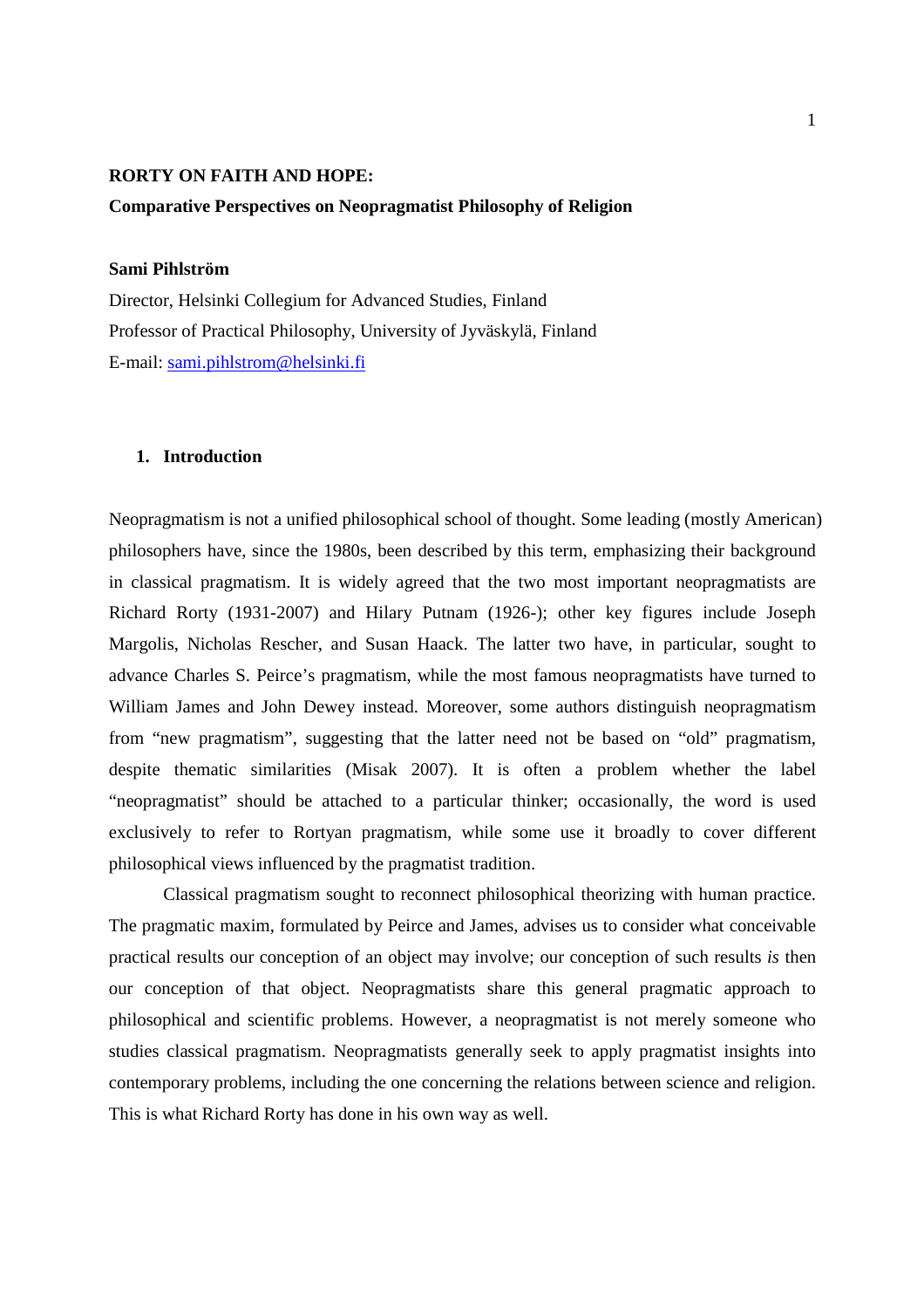Like the classical pragmatists, neopragmatists have in significant ways promoted the science–religion dialogue. While few neopragmatists are primarily philosophers of religion, neopragmatism as a philosophical framework is applicable to the problem of understanding religion and its relations to science. This paper focuses on Rorty's (and to some extent Putnam's) neopragmatism, especially as it emerges as an approach to the relation between science and religion. Some other neopragmatist thinkers and ideas relevant to this topic are also briefly introduced. The Rorty–Putnam contrast is, however, crucial for understanding neopragmatism, also because it is an opposition between secular and religiously engaged pragmatisms.

### **2. Rorty: pragmatism as antirepresentationalism, philosophy as cultural politics**

#### **2.1. Giving up the very idea of "human answerability"**

Rorty's neopragmatism is clearly the best known both among philosophers and non-philosophers. In his book, *Philosophy and the Mirror of Nature* (1979), Rorty redescribed the history of Western philosophy in insightful ways, arguing that the problems of skepticism and the external world are "optional" and need not be taken seriously. Neither the mind nor language is a "mirror of nature" purporting to accurately represent external reality. Language – statements, vocabularies, and what Ludwig Wittgenstein called "language-games" – is a human invention, a collection of tools people may, pragmatically, use for various purposes. No vocabulary (neither scientific nor religious, for instance) is more intimately in touch with the way the world is "in itself" than any other; no linguistic framework is "Nature's own". This is of profound significance for the science–religion dialogue. Language is used quite differently for different purposes; its goal is not to represent the way things are but to satisfy human needs and interests. Its main goal, then, is to help us "cope" with the world.

 In later works, Rorty urges that pragmatists should enter a "post-Philosophical culture", giving up "Philosophy with a capital 'P'" (Rorty 1982), that *solidarity* is prior to objectivity, and *democracy* to knowledge (Rorty 1991, 1999), that truth is not a goal of inquiry (Rorty 1998), that we should embrace an *antirepresentationalist* pragmatism, giving up the illusion of accurate representation (Rorty 1991, 1999), and an *ironism* suspicious of any "final vocabularies" (Rorty 1989), and that "cultural politics" should replace traditional philosophical inquiry (Rorty 2007).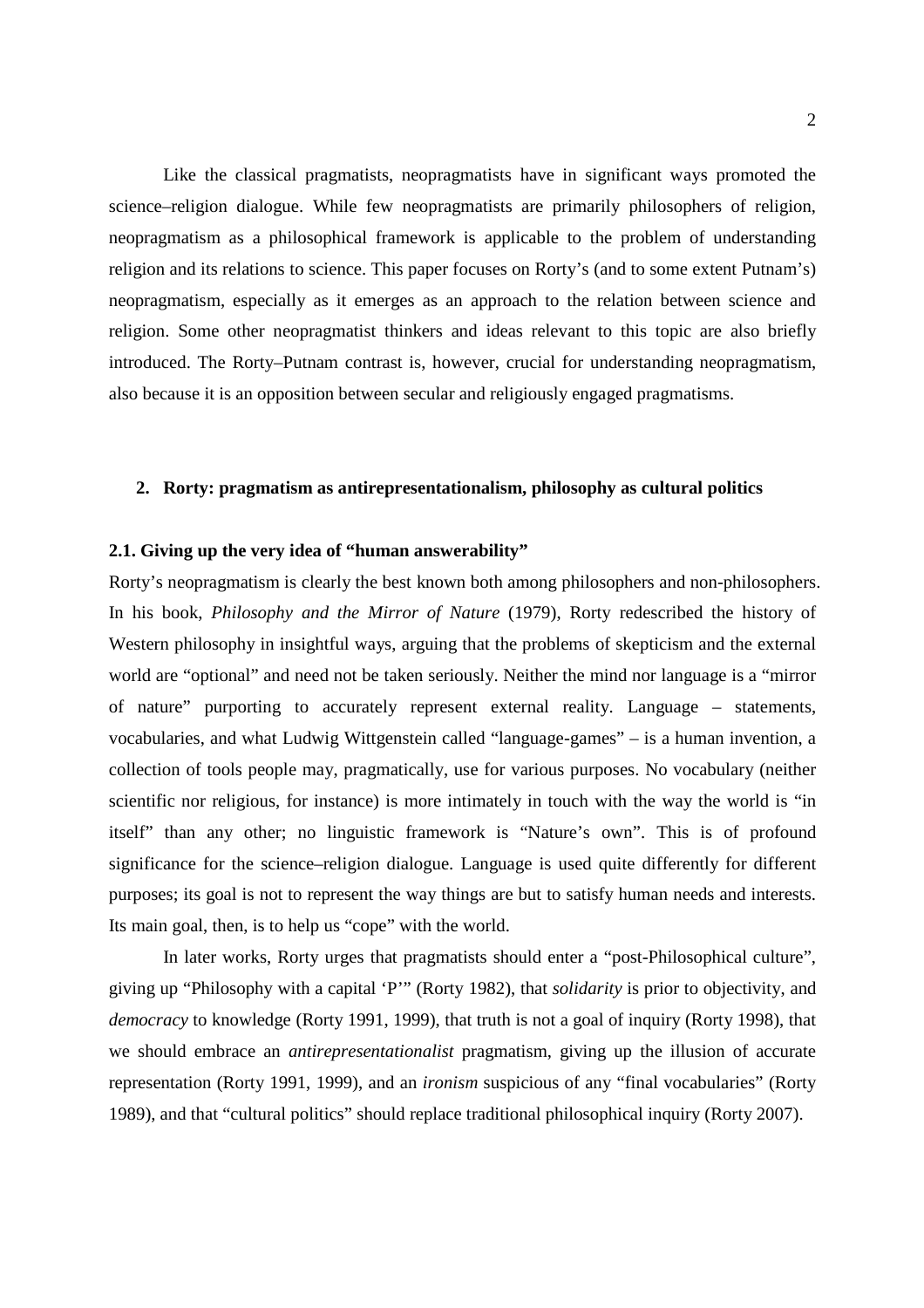Rorty was a radically secular thinker until the 1990s. His criticism of the metaphysical and epistemological tradition of Western philosophy is closely connected with his secularism: he has identified assumptions that have played the role that was in earlier worldviews reserved to God. Such is, for instance, the "absolute", "independent" reality, the world *an sich*. According to Rorty, as human beings and civilization grow more mature, such assumptions are given up. We should not think of ourselves as being "responsible" or "answerable" to any non-human power, divine or not. Accordingly, we should not base our inquiries on the assumption that we are aiming at truth as accurate representation of independent reality. Thus, secularism is a key to Rorty's critique of Western philosophy; he has – to the dismay of scientific realists and naturalists – continuously argued that philosophers have not gone far enough in such secular attitude.

Rorty's *ethnocentrism* (captured in the slogan, "we have to start from where we are") is, however, close to *cultural relativism* (though Rorty explicitly denies being a relativist), leaving room for the autonomy of both scientific and religious descriptions of experience. Science is no more closely connected with the way the world is than religion – or any other human practice – is. People living within a religious *ethnos* have to start from where *they* are. Accordingly, Rorty does not maintain, as many atheists do, that scientific progress has made, or will make, religions irrational, unjustified, etc. He holds that modern people ("we Western liberals") would do better without religious vocabularies, just as they would do better without racist or sexist ones – or without the vocabulary of scientific realism and truth-seeking inquiry. Scientific realism and religious fundamentalism, Rorty (1999, 157) argues, are "products of the same urge", because attempting to convince people that they ought to develop an "absolute conception of reality" and attempting to convince them that they ought to "live 'for God only'" are "of a piece"; both are "attempts to make one's own private way of giving meaning to one's life – a way which romanticizes one's relation to something starkly and magnificently nonhuman, something Ultimately True and Real – obligatory for the general public".

Philosophy cannot adjudicate between the disputes of science and religion, because it possesses no ahistorical "God's-Eye View" (Rorty 2003, 39). Secularism – or "anti-clericalism" – is not primarily philosophical but cultural-political issue (ibid.). However, the problem, according to many critics, is that if Rorty's ethnocentrism leads to relativism, his neopragmatism lacks the normative resources of saying that this is what *ought to* be maintained. We will, in what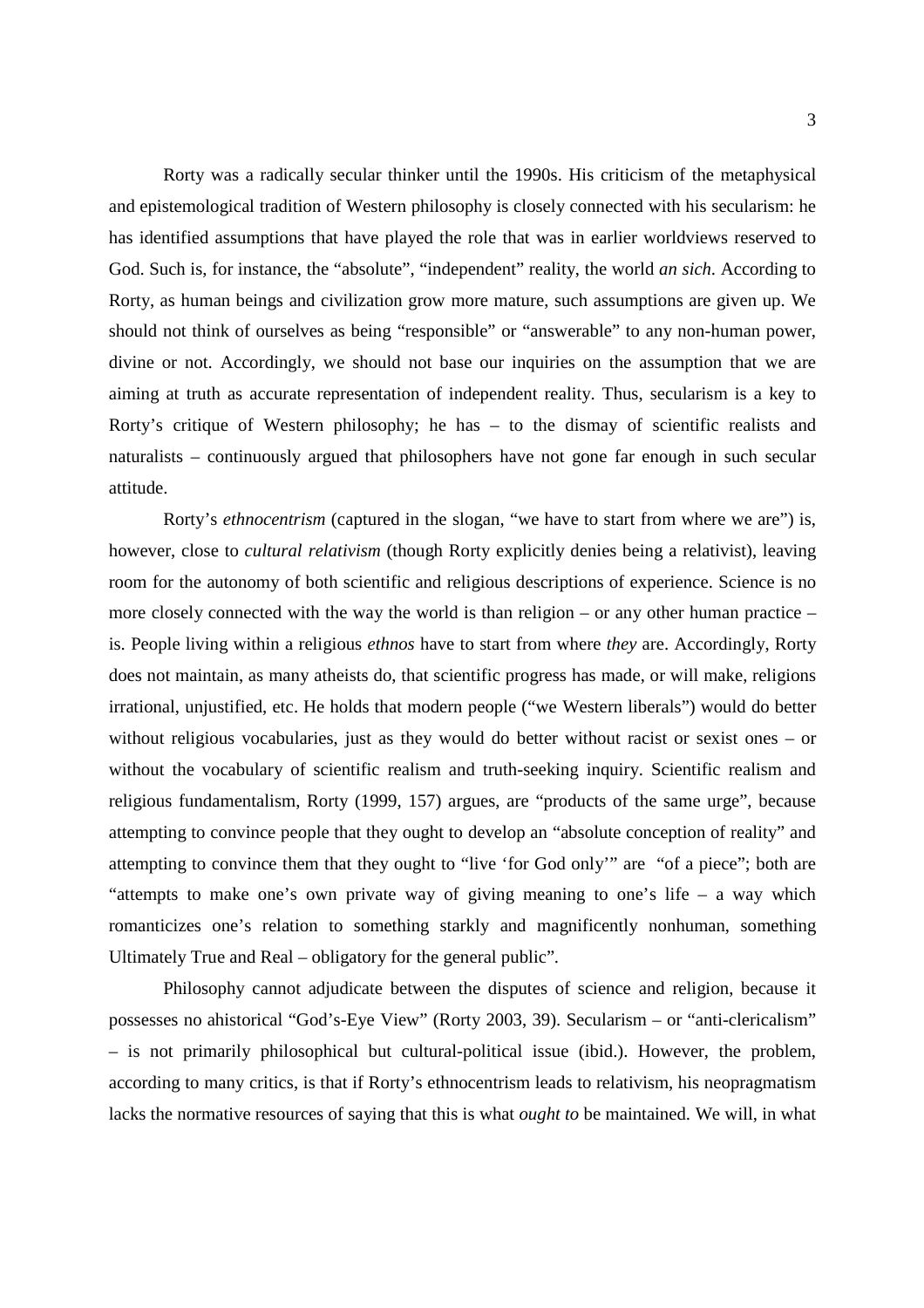follows, repeatedly return to this problem, which might simply be labeled "the problem of normative force".

### **2.2. Rorty on hope**

Rorty's attitude to religion slightly changed during his last years. It would be mistaken to call him anything else than secular in his late writings; yet, he authored several essays on religion in the 1990s and 2000s (Rorty 1999, 2003, 2007). I will next discuss the significance for the philosophy of religion of Rorty's view on *hope*, as well as his suggestion that the question of religion is ultimately a question of *cultural politics* rather than philosophy.

Beliefs, including religious and metaphysical ones, are for pragmatists habits of action, inseparable from our practice-embedded being-in-the-world (to employ Heidegger's phrase), in which various hopes, fears, and other attitudes are inextricably present. We could hardly acquire *any* beliefs in the pragmatist sense, unless we encountered reality in a context colored by hope, being oriented toward future actions which (we hope) may change the world. In a Peircean context, Elizabeth Cooke (2006) has argued that we need to hope that our questions are genuinely answerable for us to be able to inquire. Critics view Rorty's treatment of hope – for many, a paradigmatic neopragmatist picture of hope – as an unfortunate trivialization of this concept. After all, Rorty's (1999) "philosophy of social hope" is part of his strictly antimetaphysical pragmatism: inquiry does not deal with the way the world is, but is a matter of conversation, replacing contingent vocabularies by other vocabularies.

 In the three-essay set entitled, "Hope in Place of Knowledge: A Version of Pragmatism" (Rorty 1999, chapters 2-4), Rorty proposes that hope should replace knowledge as a central goal and a key philosophical concept (cf. Rorty 2000). This is essential to the future-oriented approach of pragmatism, both classical and "neo". Because pragmatists "do not believe that there is a way things really are", they suggest replacing the reality–appearance distinction by the one "between descriptions of the world and of ourselves which are less useful and those which are more useful" (Rorty 1999, 27). Here the concept of hope becomes urgent, because "useful" means "useful to create a better future" (ibid.). Moreover, it is Rorty's own meta-level hope that hope would replace the pursuit of knowledge.

 Neither realism nor theism leaves room for the right kind of hope, in Rorty's view. Citing Dewey's claim, made in 1903, that Ralph Waldo Emerson should be seen as "the Philosopher of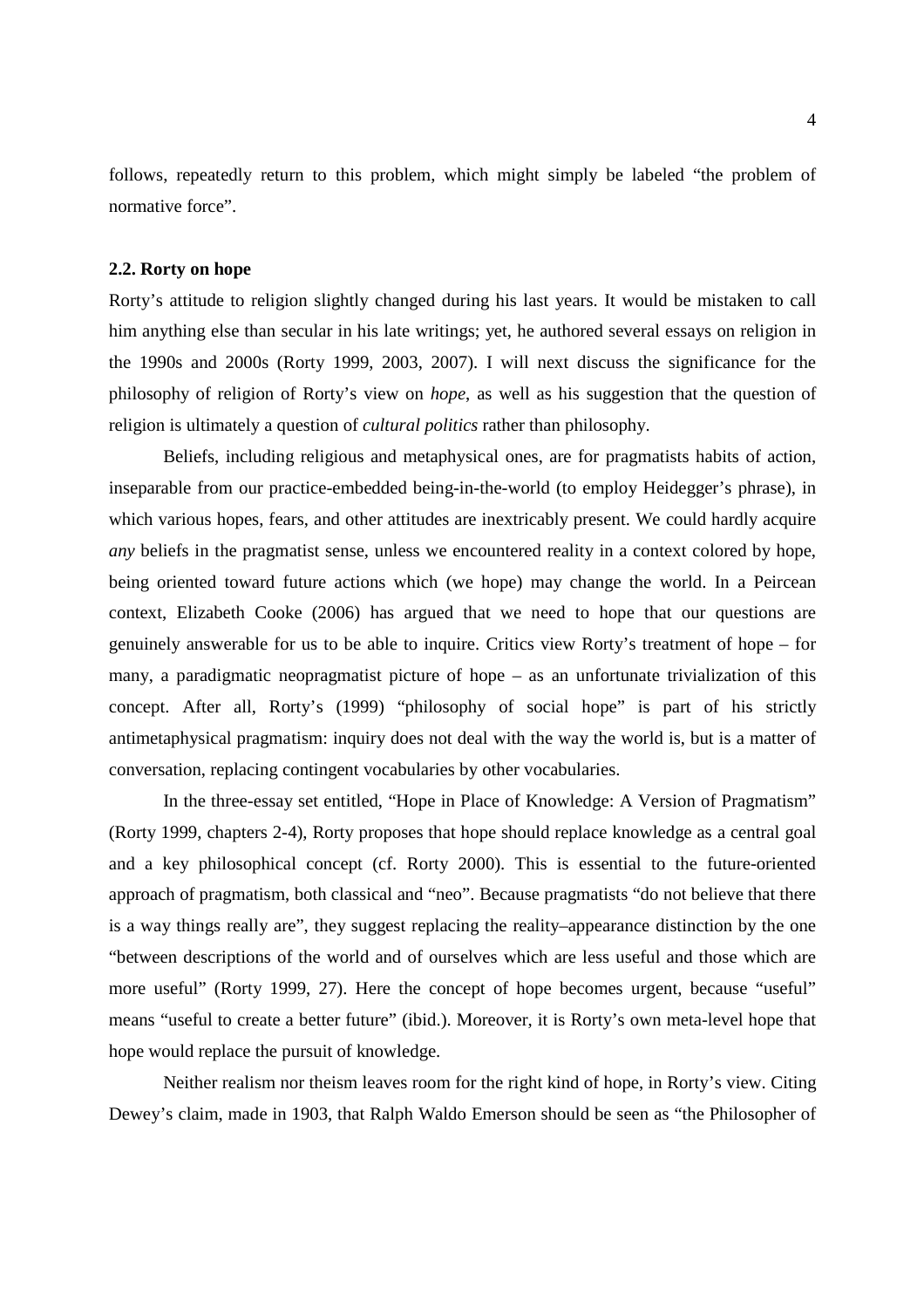Democracy", Rorty says: "Hope – the ability to believe that the future will be unspecifiably different from, and unspecifiably freer than, the past – is the condition of growth. That sort of hope was all that Dewey himself offered us [...]." (Ibid., 120.) He also speaks about "romantic hope" as a "willingness to substitute imagination for certainty, and curiosity for pride", connecting this to the Deweyan rejection of the distinction between contemplation and action, and to the more general pragmatist rejection of the dichotomy between theoretical and practical approaches to reality (ibid., 88). He further notes that, with the romantics, history "began to replace God, Reason and Nature as the source of human hope" (ibid., 265).

 Religion offers "hope for redemption through entering into a new relation to a supremely powerful non-human person", while philosophy offers hope for redemption through "acquiring a set of beliefs that represent things in the one way they truly are" (Rorty 2007, 91). Philosophers' "Love of Truth", the urge to get something (knowledge, mind, morality, or something else) "right", is the secular version of traditional religious hopes (ibid., 35). These hopes should be abandoned, because in a "literary culture", both philosophy and religion are "optional literary genres" (ibid., 91). Again, the problem is the one we already raised above: how can Rorty argue for these hopes being wrong or misguided? How does his preferred view get its normative force?

 Through his pragmatic hope, Rorty (2003) joins Gianni Vattimo's efforts to reinterpret the Christian tradition in terms of secularization, attempting to save religion from "ontotheological" metaphysical assumptions and doctrines: "To save religion from onto-theology you need to regard the desire for universal intersubjective agreement as just one human need among many others" (ibid., 42). Rortyan hope is, then, thoroughly secularized: "My sense of the holy, insofar as I have one, is bound up with the hope that someday, any millennium now, my remote descendants will live in a global civilization in which love is pretty much the only law." (Ibid., 44.) It remains unclear whether this admirable hope should be called "religious" in any sense.

 Nevertheless, many pragmatists undoubtedly applaud Rorty's emphasis on hope. In James's (1907, chapter 3) pragmatic examination of metaphysical problems, there is also an implicit current of hope running through the discussion. Pragmatism, for James, "shifts the emphasis and looks forward into facts themselves", asking, "What is this world going to be? What is life eventually to make of itself?" (Ibid., 62.) Metaphysical puzzles are not viewed as conflicts between complete, finished views. Rather, they are individual attempts to come to terms with different considerations reason may offer in favor of one or another way of interpreting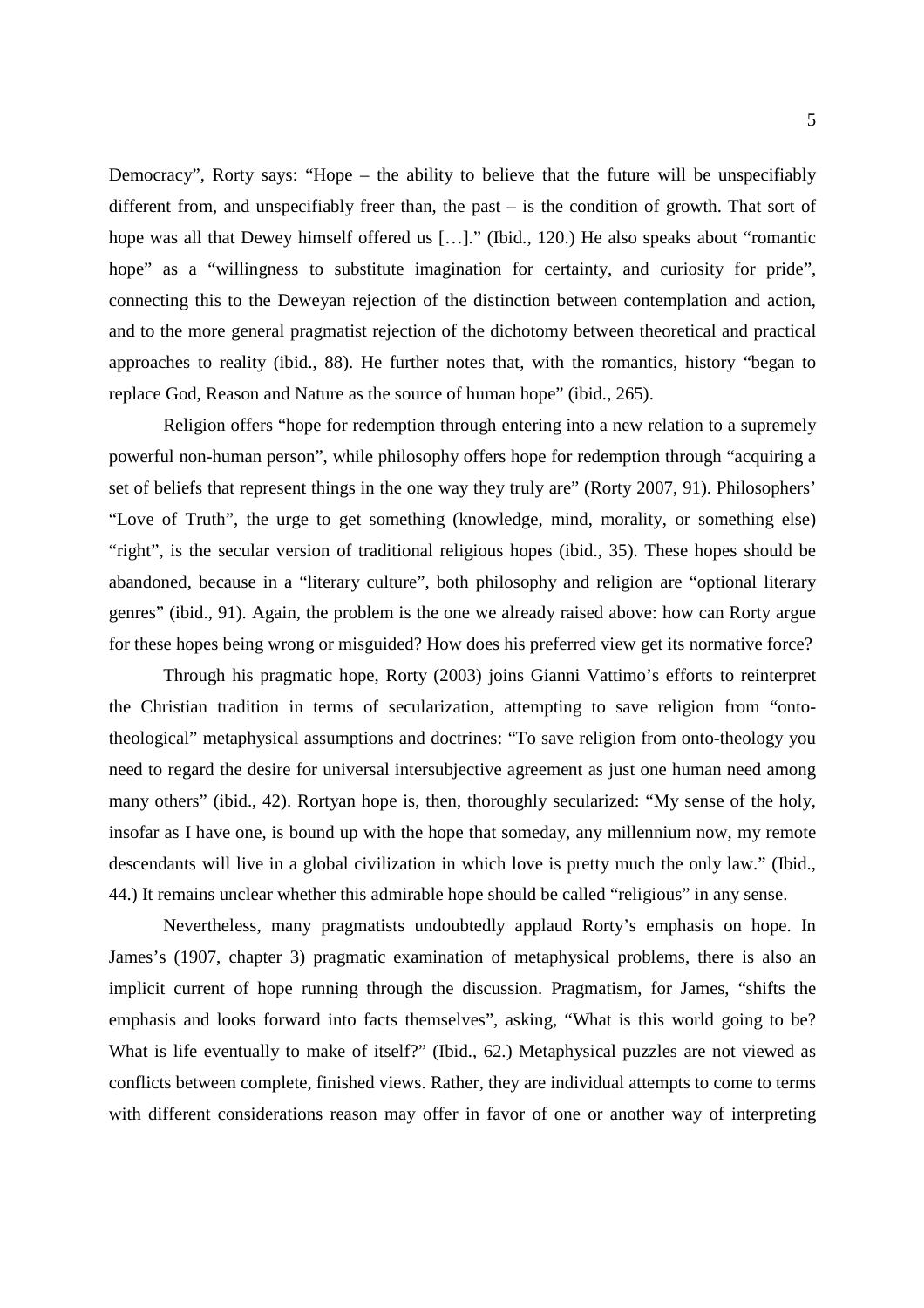experience. For instance, the theory of the free will (contrasted to determinism), is "a general cosmological theory of *promise*" and thus "a doctrine of *relief*" (ibid., 61). Turning toward the future is as essential here as in Rorty's neopragmatism, and therefore hope also is.

 However, Jamesian pragmatists may hold that hope should *not* be disconnected from metaphysical pursuits, as in Rorty's pragmatism. They may understand hope as a pragmatic way of approaching metaphysics, as an irreducibly ethical attitude to the study of metaphysical puzzles. A "Jamesian" neopragmatist attempts to make both metaphysics and ethics more relevant by reconnecting both with the hope for a better future. Such a metaphysically pregnant hope, which may, according to Cooke (2006), even play a "transcendental" role, being constitutive of any humanly possible inquiry or even thought, is "social hope", too, but not exactly in the Rortyan sense. Arguably, if such a social hope is genuine, then it is in touch with the way(s) the world is, from the perspective of the social practices engaged in, transformed, and redescribed by those embracing it. Rorty's dichotomy between hope and knowledge is one of the dualisms he – as many critics have pointed out – is unpragmatically committed to, despite his pragmatic urge to destroy dichotomies.

 Thus, according to Rorty's critics, his neopragmatism fails to sufficiently account for the role played by hope in inquiry, religious "inquiries" included, although his emphasis on this concept is certainly highly relevant to neopragmatist philosophy of religion. Furthermore, Rorty's (1999, 2003, 2007) way of locating religion exclusively in the "private" sphere of individuals' lives, instead of the "public" sphere of common concerns, is also, for many critics, an utterly unpragmatist one. Pragmatists have since Peirce, James, and Dewey pictured the human individual as an individual-in-a-community, with no sharp separation between private and public issues. If religion is merely private, then, arguably, no genuine religious traditions – and, hence, no religious experiences either, if those experiences are "tradition-laden" – can arise. On the other hand, perhaps that is desirable from the perspective of Rortyan secularism. Yet, it is hard to understand how a thinker inspired as much by John Dewey as Rorty is can suggest that religion ought to be viewed as a merely private affair. Dewey's *A Common Faith* (1934) is a key pragmatist text celebrating the profoundly communal nature of religious experience, albeit extending (like Rorty) the religious qualities of experience beyond traditional dogmatic, supernaturalistic religions and the often antidemocratic social structures they have been associated with.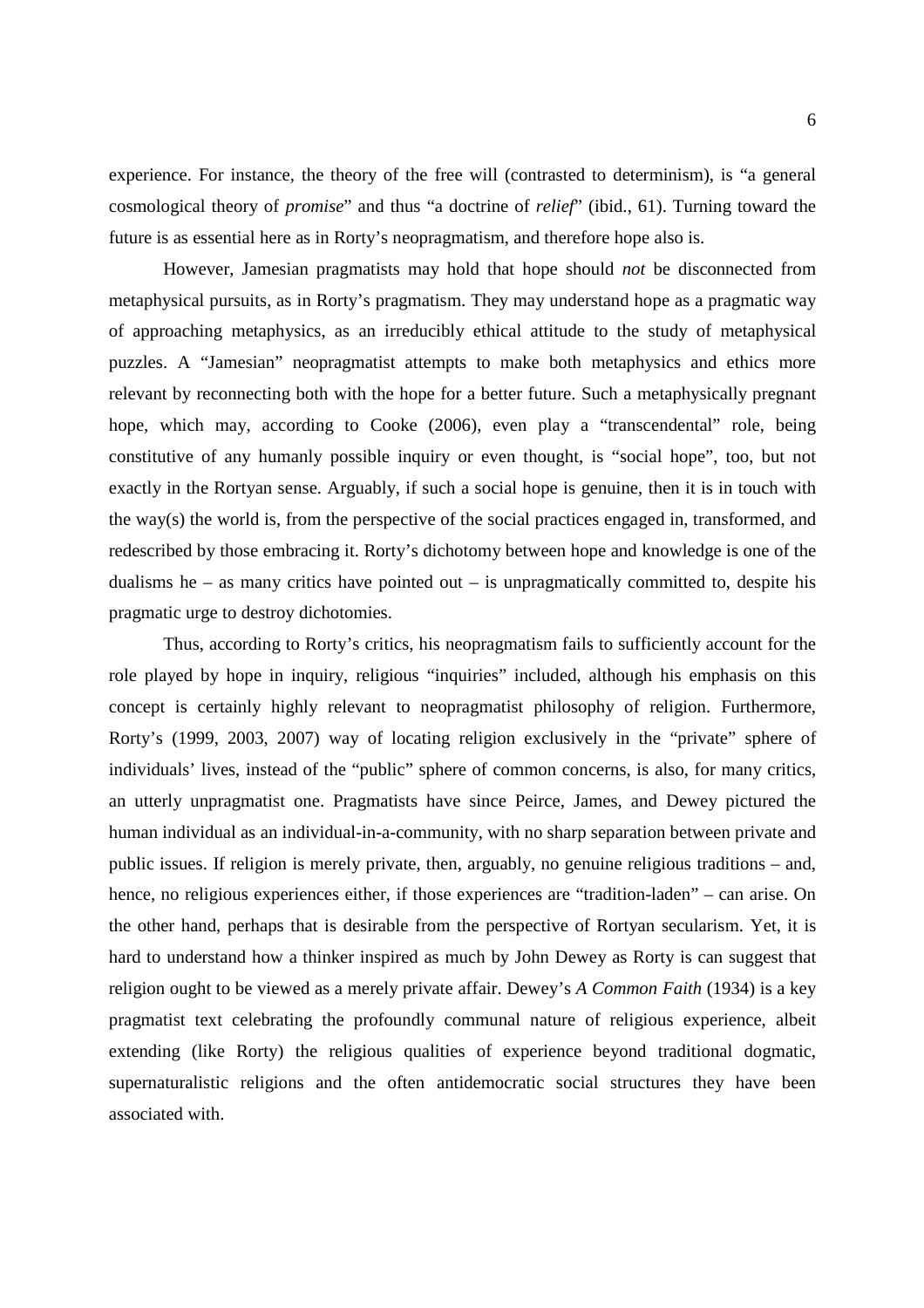Rorty's perspective on religion is resolutely antimetaphysical. Religion, like everything else, should be emancipated from foundationalist, essentialist, ahistorical pursuits. Here he follows Dewey but goes much further. "Literary intellectuals" and "ironists", according to Rorty, should not only transform culture into a "post-Philosophical" one; they should also bring religious experiences, needs, and interests into a "postmetaphysical" era. Very little remains from traditional theism in such a "religion after metaphysics". Very little, then, remains from the traditional science–religion contrast.

### **2.3. The question of God as a cultural-political question**

Rorty's atheism, secularism, or anti-clericalism can hardly be said to constitute a normatively defended or argued position, let alone a philosophical theory. In his last writings, Rorty emphasized the cultural-political status of his suggestions concerning religious (and other) ways of using language. Philosophical criticism of religion is, for Rorty, a matter of cultural politics, not of metaphysics or epistemology. It is a matter of what kind of vocabularies should be maintained in "our" culture (and of how to define "our" culture, or who "we" are). The metalevel issue of whether cultural politics should "replace ontology", as it in Rorty's view should, is itself a matter of cultural politics (Rorty 2007, 5), which is "the only game in town" (ibid., 8). The critical question is whether this view is coherent. Can Rorty consistently maintain that we should not argue for atheism, or any other philosophical view? Once more we encounter here the problem of normative force.

 According to Rorty, "the question of whether or not to talk about the existence of immaterial and infinite beings is not one of transcendental philosophy but rather one to be turned over to cultural politics" (ibid., 19). Debating over concrete political questions related to religious ways of life, such as whether female Muslim students should be allowed to wear veils on campus, is "more useful to human happiness" than debating over the existence of such beings (ibid., 25-26). Furthermore, Rorty "drops" the idea that theology employs special kind of "symbolic forms", along with "the idea that God requires to be talked about in a special way because he is a special kind of being" (ibid., 22).

 For Rorty, as already emphasized, religion is a private matter: "our religion is our own business – something we need not even discuss with others, much less try to justify to them, unless we feel like doing so" (ibid., 25). He claims, controversially, that this is what "most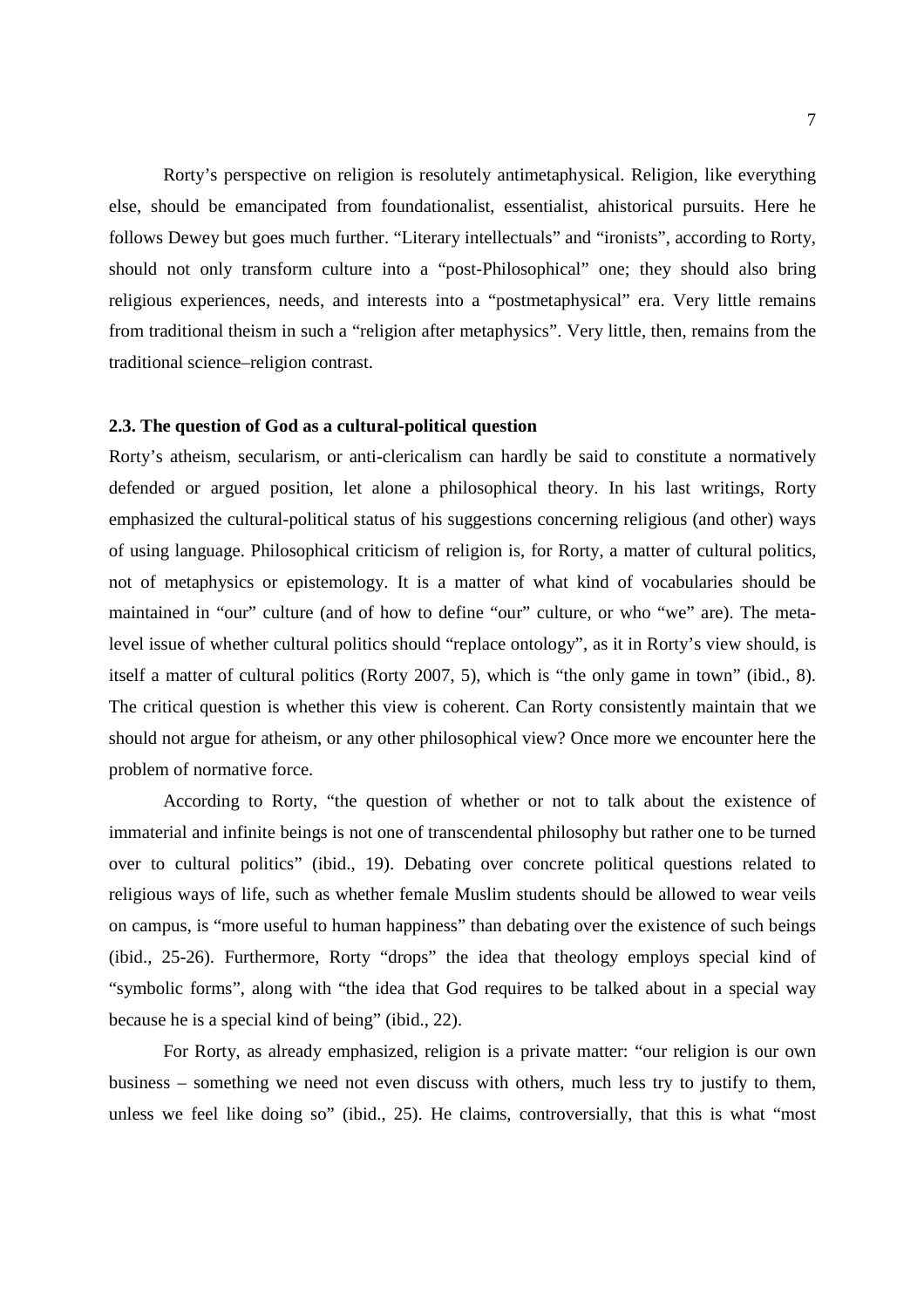intellectuals" today hold. Again the critic who wonders how Rorty gets the normative resources to render his position plausible may point out that people, at least reflective people, have an intellectual duty to justify their views about religion, or at least a duty to discuss those views as critically and rationally as possible with others. This is not to say that people ought to engage in evidentialist philosophy of religion, or in the religion–science debate. Yet, political issues surrounding religion can hardly be debated if religion is thoroughly privatized, moved beyond the public use of reason.

 Rorty's account of religion as private is illuminated through his curious comments on *polytheism*. Echoing James and Nietzsche, Rorty characterizes polytheism as the view that there is "no actual or possible object of knowledge that would permit [one] to commensurate and rank all human needs" (ibid., 30). This is comparable to Rorty's earlier (1989) ironism about "final vocabularies". Yet, for a truly religious person, such an account may simply sacrifice the seriousness and profundity of one's commitment. Religion, for such a person, is not a matter of sheer choice, like the choice of clothes or a personal style.

 Rorty's most sustained account of a pragmatist philosophy of religion can be found in his essay, "Pragmatism as Romantic Polytheism" (Rorty 2007, chapter 2). He offers five theses he believes the pragmatist ought to subscribe to (ibid., 34-35): (1) Antirepresentationalism: beliefs are habits of action. (2) Romantic utilitarianism: there is no competition between science and religion; nor should one draw contrasts between cognitive and non-cognitive or serious and nonserious matters or ways of speaking. (3) The distinction between projects of social cooperation and projects of individual self-development (largely paralleling the one between public and private matters) is important. (4) There is no "love of Truth": "It is never an objection to a religious belief that there is no evidence for it. The only possible objection to it can be that it intrudes an individual project into a social and cooperative project, and thereby offends against the teachings of *On Liberty*." (5) Religious fundamentalism is morally irresponsible, betraying the ideals of human fraternity and democracy.

 This philosophy of religion is not identical to the classical pragmatists'. James, according to Rorty, *should* have said something like this: "[W]e are free to describe the universe in many different ways. Describing it as the drifting of cosmic atoms is useful for the social project of working together to control our environment and improve man's estate. But that description leaves us entirely free to say, for example, that the Heavens proclaim the glory of God." (Ibid.,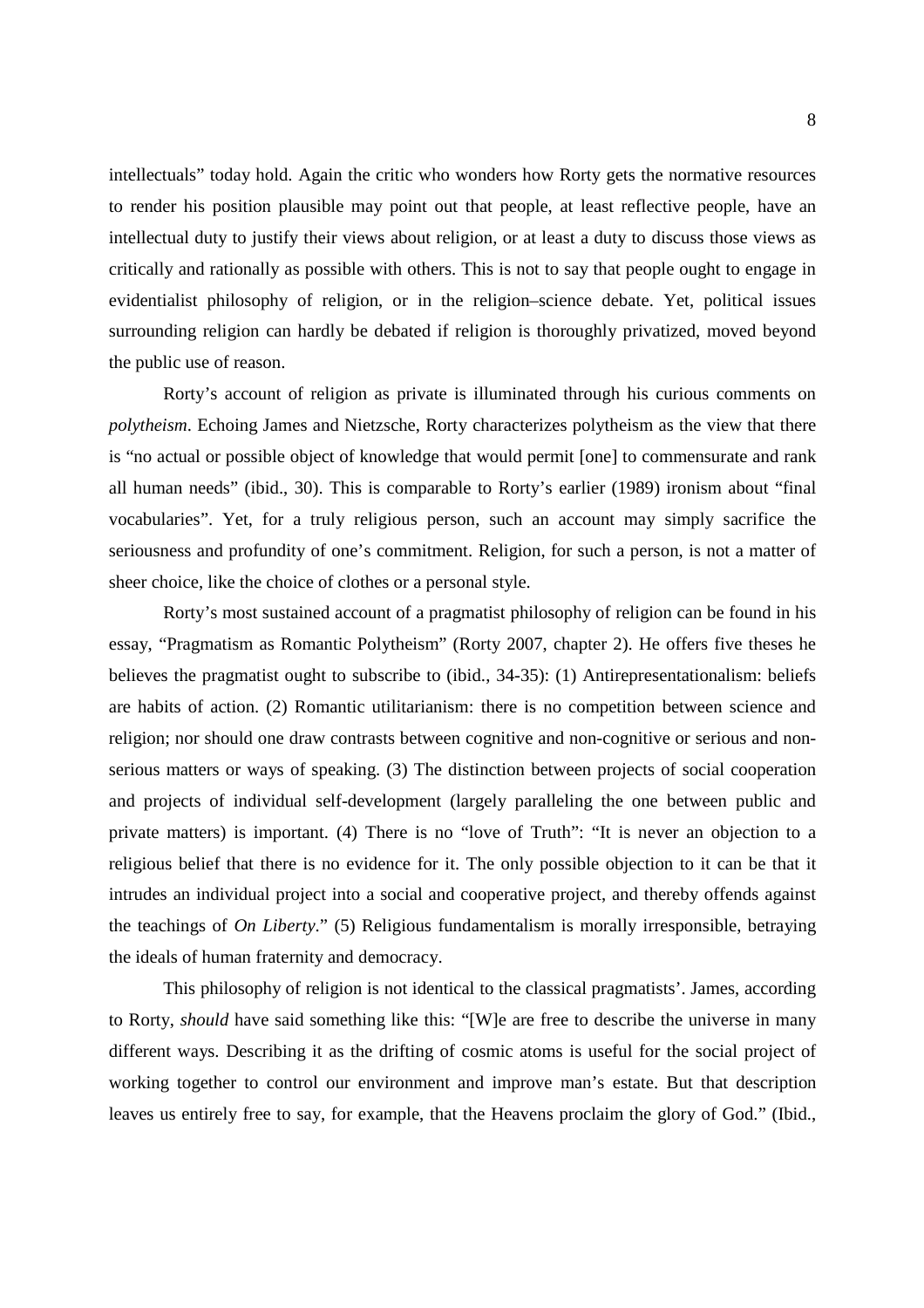36.) James should *not* have talked about the literal and objective truth of religious beliefs but should have been satisfied with what he said in "The Will to Believe": "we have a right to believe what we like when we are, so to speak, on our own time. But we abandon this right when we are engaged in, for example, a scientific or a political project." (Ibid., 37.)

 The problem here is whether reflective people, say, academics or intellectuals, shouldn't *always* be "on their own time", autonomous and independent. Rorty may not, then, be able to encourage intellectual *responsibility* through his private–public dichotomy. When contrasting "one's own time" to public, cooperative projects, he is, arguably, unpragmatic. The critic may point out that one should, even when cooperating with others in shared projects, be oneself, taking responsibility for one's commitments.

 Rorty prefers Dewey's (1934) philosophy of religion to James's, because Dewey "was much less prone to a sense of guilt than was James" (Rorty 2007, 38). However, this sense of guilt may be what ultimately makes religion a deep issue in James, in a way it never is – from a Jamesian perspective – serious enough in Dewey. Rorty recognizes the role played by the concept of guilt in James's pragmatism, but he overlooks the fact that this concept (or related ones, such as sin and evil) may be needed to make religion serious for James. If, "[i]n a democratic society, everybody gets to worship his or her personal symbol of ultimate concern" (ibid., 40), democratic worship may lack the kind of depth associated with religious ways of life. If everyone started to worship, say, money as a personal symbol of ultimate concern, this would hardly be a religious activity.

 Rorty's neopragmatist perspective on religion may thus have difficulties in maintaining the seriousness of (especially Jamesian) pragmatist philosophy of religion in which guilt plays a strong role. Thus, it may have difficulties in accounting for the fact that religious faith is, for many, truly an "ultimate concern". Another worry that we have encountered – indeed, a worry repeatedly arising in Rorty's neopragmatism – is that Rorty may have sacrificed the normative resources of critical philosophy of religion by reducing the problems of faith to mere culturalpolitical clashes of vocabularies. Such reductionism is not part of the classical pragmatists' heritage. Rorty is not guilty of the "end of philosophy" line of thought sometimes associated with his neopragmatism, because he does maintain in an important, though primarily cultural-political, role for philosophy (cf. Brandom 2000); yet, it remains unclear whether there is any critical, normatively structured way to discuss religion (e.g., in dialogue with science) seriously and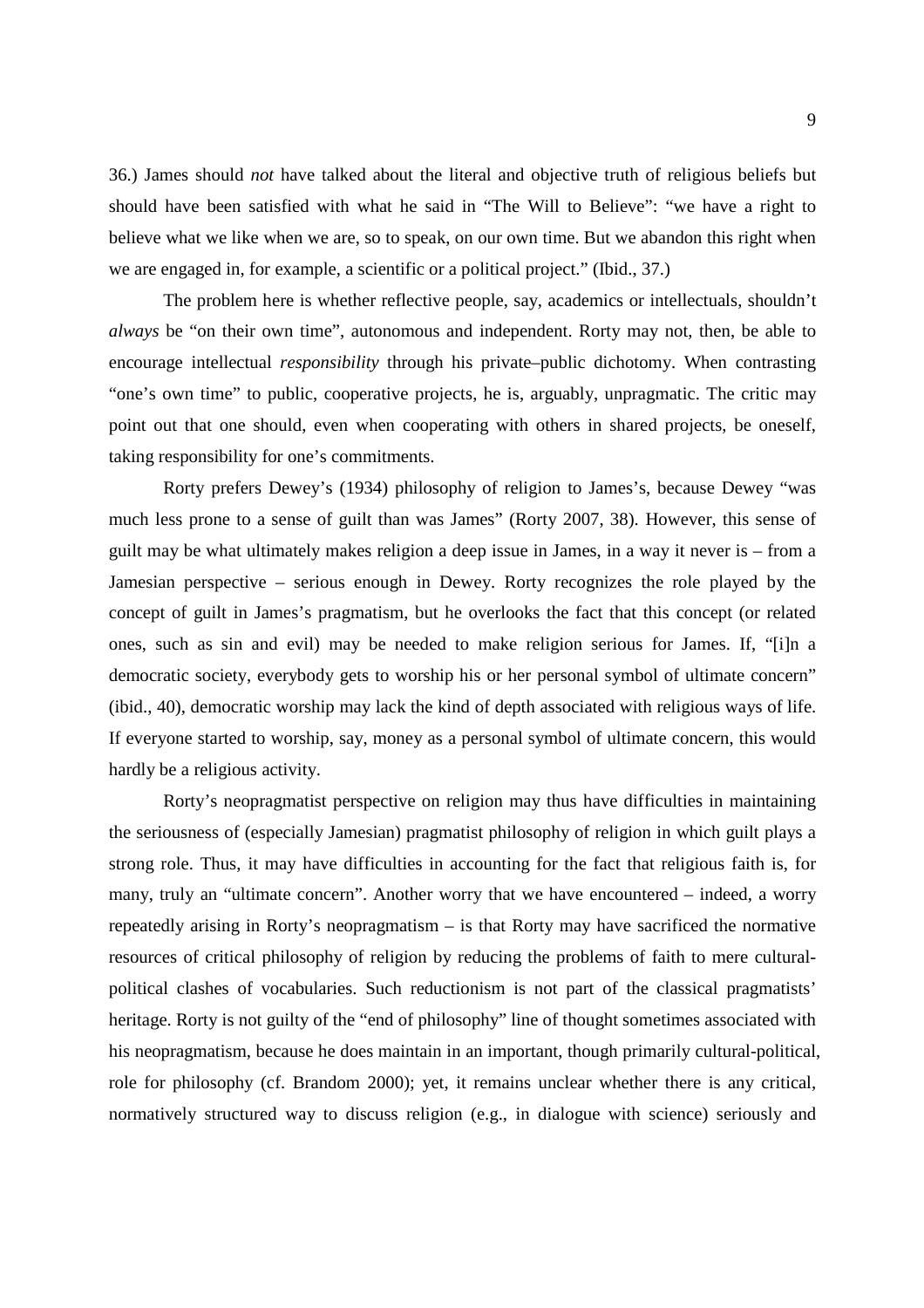argumentatively within Rortyan neopragmatism. In this regard, it seems to me that the "classical" pragmatist philosophies of religion offered by James and Dewey (cf. Pihlström 2008, 2010) are superior to their neopragmatist successor.

### **3. Putnam: synthesizing pragmatism and realism**

### **3.1. Metaphysical vs. pragmatic realism**

Hilary Putnam's work on realism is another key version of neopragmatism. Indeed, neopragmatism has largely emerged from a critical dialogue between Putnam and Rorty on realism and truth. Both have subscribed to pragmatism, citing classics like James and Dewey; yet, they disagreed with each other about the significance of this tradition. I will offer some brief comments on Putnam's philosophy of religion in order to set Rorty's above-discussed views in their proper dialogical context.

Putnam has progressed from a scientific (metaphysical) realism through what he used to call "internal realism" toward a commonsense realism, or "cultivated" naive realism, which he claims to find in the philosophy of the later Wittgenstein (see Putnam 1994). In his critique of metaphysical realism, Putnam employs the views of Immanuel Kant, the classical pragmatists (especially James and Dewey), and Wittgenstein. Instead of detailed interpretations of these thinkers, he creates and recreates his own conception of realism and truth, including realism about religion, drawing inspiration from their ideas.

For Putnam (1981, 1990), *metaphysical realism* is the conjunction of three theses: (1) there is a way the world is in itself, mind- and language-independently; i.e., the world consists of a fixed set of mind-independent objects and properties; (2) the world can, in principle, be described in a complete, unique, absolutely true representation (presumably an ideal scientific theory); (3) truth is a non-epistemic notion, correspondence between linguistic items (statements, beliefs, or theories) and objects and/or states of affairs existing in the mind-independent world. Putnam's *internal realism* is, essentially, the denial of these theses. Claiming that the world can be correctly described from multiple perspectives, reflecting our interests and purposes, internal realism is a version of the *pluralism* one finds in pragmatists like James and Dewey. The internal realist joins Rorty in urging that no description of the world, not even the most advanced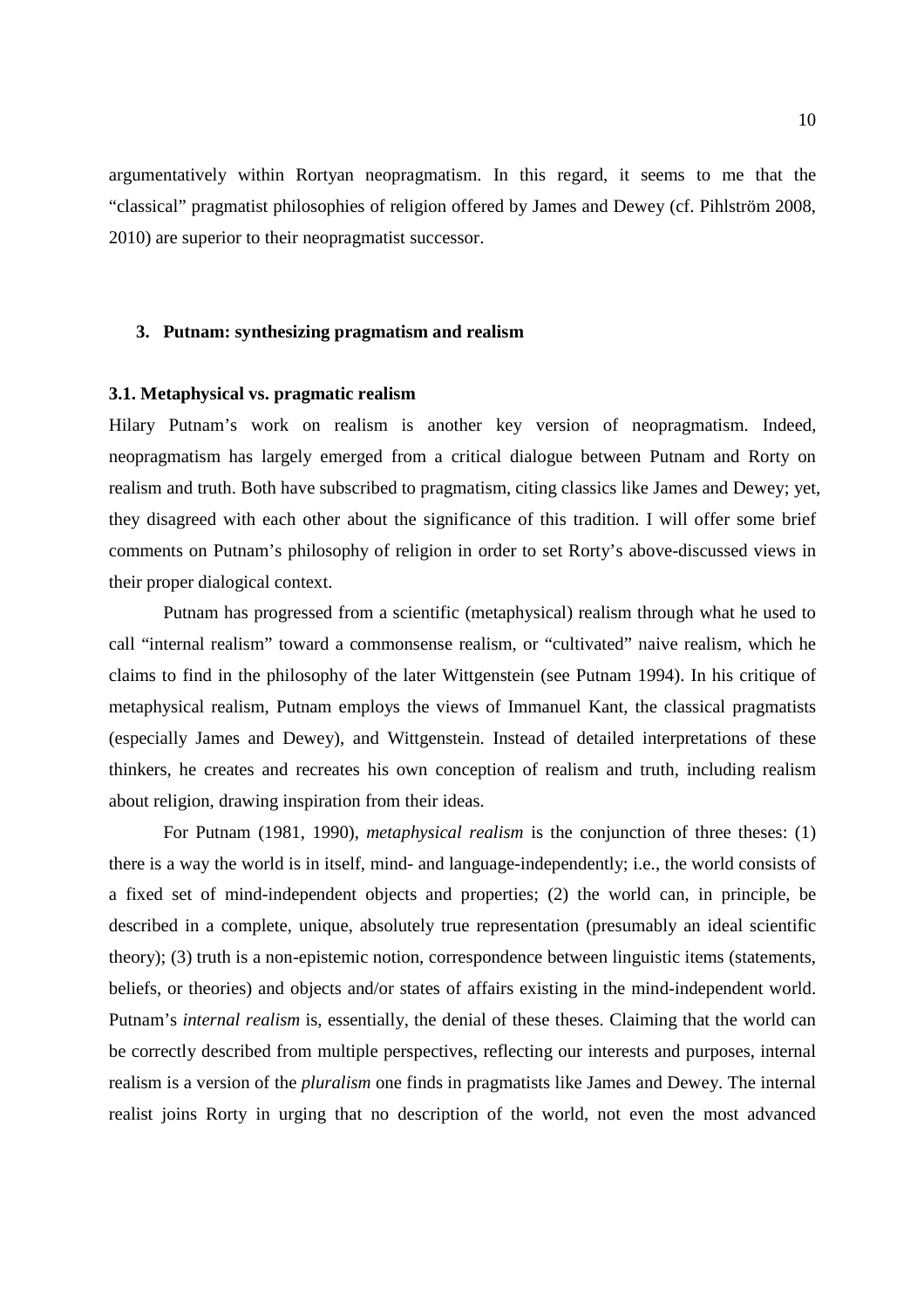scientific one, is the world's own. Descriptions available to us are grounded in human purposes and practices. Ontology, truth, and reference are internal to conceptual schemes serving different purposes. The upshot of this *conceptual relativity* is that we live in a human world; there is no "ready-made" world. It is, in Putnam's view, scientistic – culturally harmful – to view science as a superior language-game describing absolute reality.

In the 1980s, Putnam characterized truth as idealized epistemic justification, rational acceptability, or warranted assertability, regarding truth as an epistemic notion contrasted to the non-epistemic correspondence concept of truth. More recently he has noted that his epistemic theory of truth (and internal realism) were misguided attempts to replace the unintelligible picture of metaphysical realism by a rival picture. We should, instead of succumbing to either metaphysical or internal realism, adopt a commonsensical "natural realism". (Putnam's other labels, "pragmatic realism" and "realism with a small 'r'", still apply to his views; cf. Putnam 1992, 1994.)

The metaphysical realist's theses cannot, Putnam holds, simply be denied: we cannot affirm their negations, because the negation of an unintelligible statement is equally unintelligible as the original one. The metaphysical realist does *not*, according to Putnam, reach out for something (i.e., an absolute conception of the world) which is a meaningful goal and which we fail to achieve; our inability to describe the world absolutely is no failure, because the very idea of such a description collapses into unintelligibility – as does the internal realist's view, if construed as the negation of such an idea. This change in Putnam's neopragmatism took place in mid-1990s (cf. his 1994). It has a pragmatist background, insofar as he finds James's natural realism, along with Wittgenstein's focus on the "ordinary", among his sources.

The relevance of these reflections on realism to the philosophy of religion is obvious. Religious statements or (in Rortyan terms) vocabularies should not be conceived of along the lines of metaphysical realism any more than scientific or commonsense ones should. If any realism is acceptable, it must be "pragmatic" (Pihlström 1996, 1999, 2009). Moreover, both scientific, commonsense, and religious (and other) perspectives on reality may contain some "truth", and so do our moral worldviews; Putnam accepts no gulf between facts and values (Putnam 2002).

Putnam's views on realism, especially internal realism, have been severely criticized both by realists affirming the existence of a mind-independent world and by more radical (Rortyan)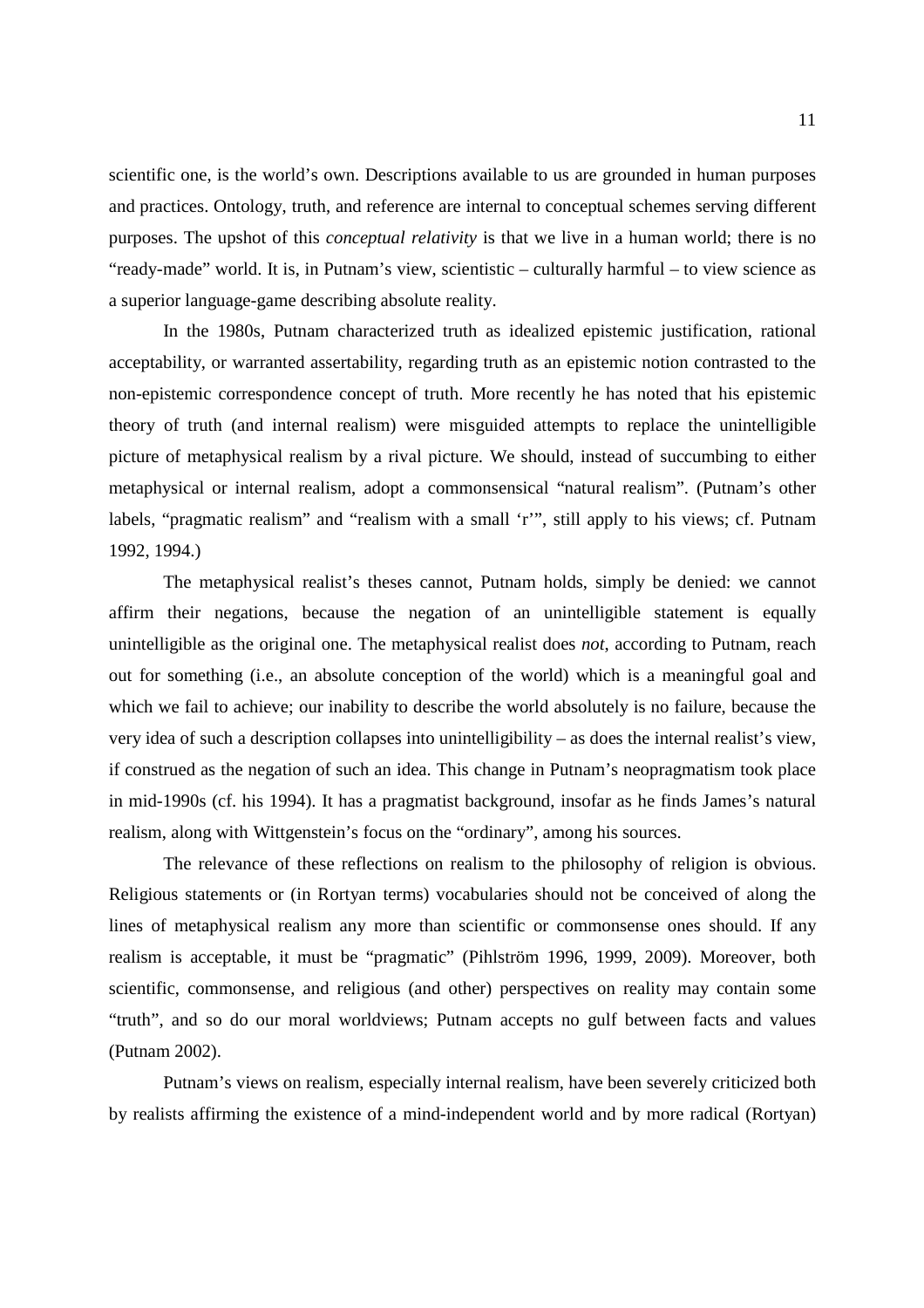neopragmatists who want to set the issues of realism and truth aside as fruitless pseudo-problems. It has been argued, among other things, that metaphysical realism is not an "all or nothing" affair: one can endorse one or two among the theses 1-3 above, without endorsing them all. Putnam, however, has stressed that it is unclear whether those theses make sense in the absence of one another.

Even though Putnam rejects the internal realism he initially propounded, he continues to think that the metaphysical (scientific) realist's attempt to find a privileged (scientific) standpoint for describing reality in itself, independently of practice-laden perspectives, hopelessly fails. His attacks on strong realism have turned into general attacks on the reductionist, scientistic dream of representing ultimate reality in terms of physical theory. Thus his work on this topic has deep significance for the philosophy of religion. If scientism is rejected and no scientific perspective is treated as "absolute", then religious perspectives are also allowed to enter critical, rational discussions. The pragmatist point here, echoing James (1907), is that both scientific and religious perspectives must be evaluated pragmatically, in terms of how well they satisfy human purposes.

It remains undecided whether Putnam's rejection of metaphysical realism can be combined with a pragmatic (commonsense) realism affirming the objectivity and independence of the world or whether it leads to a conception of the world as dependent on human practices. Putnam has been interpreted as a relativist or even an idealist, but he has reminded his critics that he never regarded the facts obtaining in the world as dependent on how we use language (in any normal sense of "dependent"). Still, there is no privileged (scientific) perspective available for any absolute description of those facts. One option is to interpret Putnam's view as "empirical realism" in Kant's sense. The world is, according to such a (re)interpretation, constituted by purpose-oriented practices roughly in the manner in which the empirical world is a human construction, without being illusory or fictitious, according to Kant's transcendental idealism.

Putnam's views, in general, are thus a mixture of Kantian, pragmatist, and Wittgensteinian insights – and this holds for his neopragmatist philosophy of religion, in particular. There is a sense in which reality, and truths about it, are human constructions, but this does not entail a Protagorean relativism of individuals or cultures as "measures of what there is". It is always from a purposive, practice-embedded point of view that we say whatever we say about the world we take to be real; following Wittgenstein, Putnam (2002) emphasizes the *context-sensitivity* of meaning, justification, and rationality. It is only in particular contexts of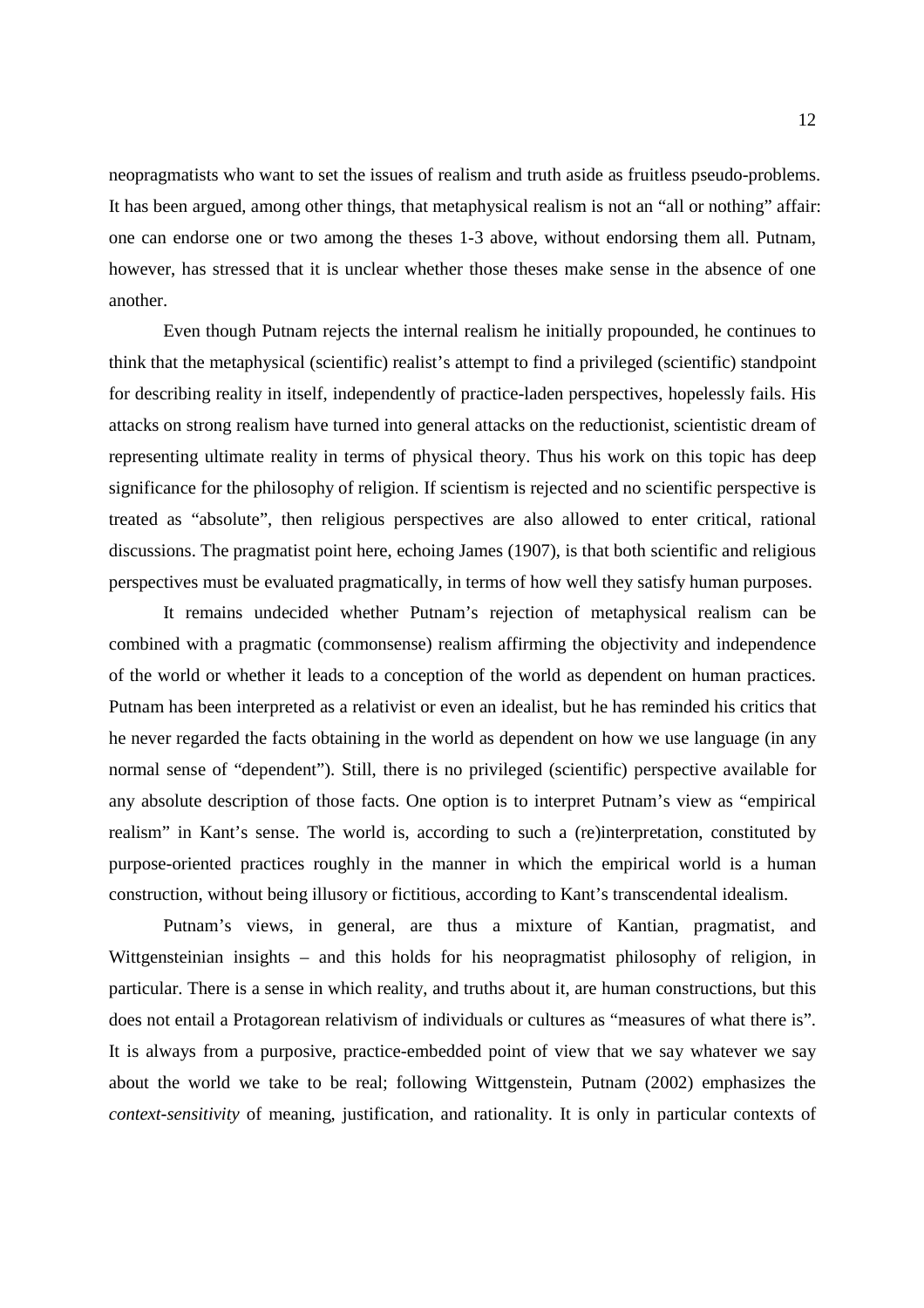philosophical bewilderment that, for instance, we are required to justify our beliefs about objective worldly facts. As there are several relevant contexts of investigation and justification, this view is close to pragmatic pluralism. In a religious or theological context – a context serving specific purposes – certain statements may be (held as) true, or rationally justified, even though they are not justified in a scientific context serving different purposes. Religious contexts do not require us to justify our views in the same way as scientific contexts do.

#### **3.2. Putnam on religion: testing ideas "in the laboratory of life"**

Putnam has never been a secularist in Rorty's manner, though it was late in his philosophical development – only in the 1990s – that he began to reflect on his religious views philosophically (Putnam 1992, 1997a, 1997b, 1997c). His neopragmatist treatment of the science–religion controversy integrates pragmatist (Jamesian-Deweyan) and Wittgensteinian insights. Together with Wittgensteinian philosophers of religion, Putnam argues that an evidentialist approach mischaracterizes religious faith. Religion is not a scientific theory intended to explain observable events; it is misleading to either support or criticize it on the basis of evidence (or lack thereof). Rather, religion is tied to deeply rooted forms of life within which we find significance for existence. Even if religious ideas can be said to be "empirically tested", they must be understood differently from scientific theories. Religious views are tested "in the laboratory of life" (Putnam 1997a, 182), not in a research laboratory.

 Some atheists maintain that "modern science has answered, or at least sketched a satisfactory answer to, *all* the problems with which metaphysics was traditionally concerned, and the answer simply leaves no room for religion […] except as a historically and culturally important kind of *escapism*" (Putnam 1997a, 176). However, from Putnam's pragmatist and Wittgensteinian perspective, the religious way of looking at reality is *not* "simply another scientific hypothesis, to be examined by the criteria of predictive accuracy, simplicity, and conservation of previous (scientific) belief" (ibid., 178). Religious statements can be neither refuted nor confirmed by evidence. The materialist, reductionist, scientistic critic of religion fails to understand what religion – the religious form(s) of life – is (ibid., 178-180). The religious fundamentalist commits the same mistake.

 Religious responses to life are, for Putnam, varied, but the "potentiality" for making religious language one's own is "a basic human potentiality", and it takes "something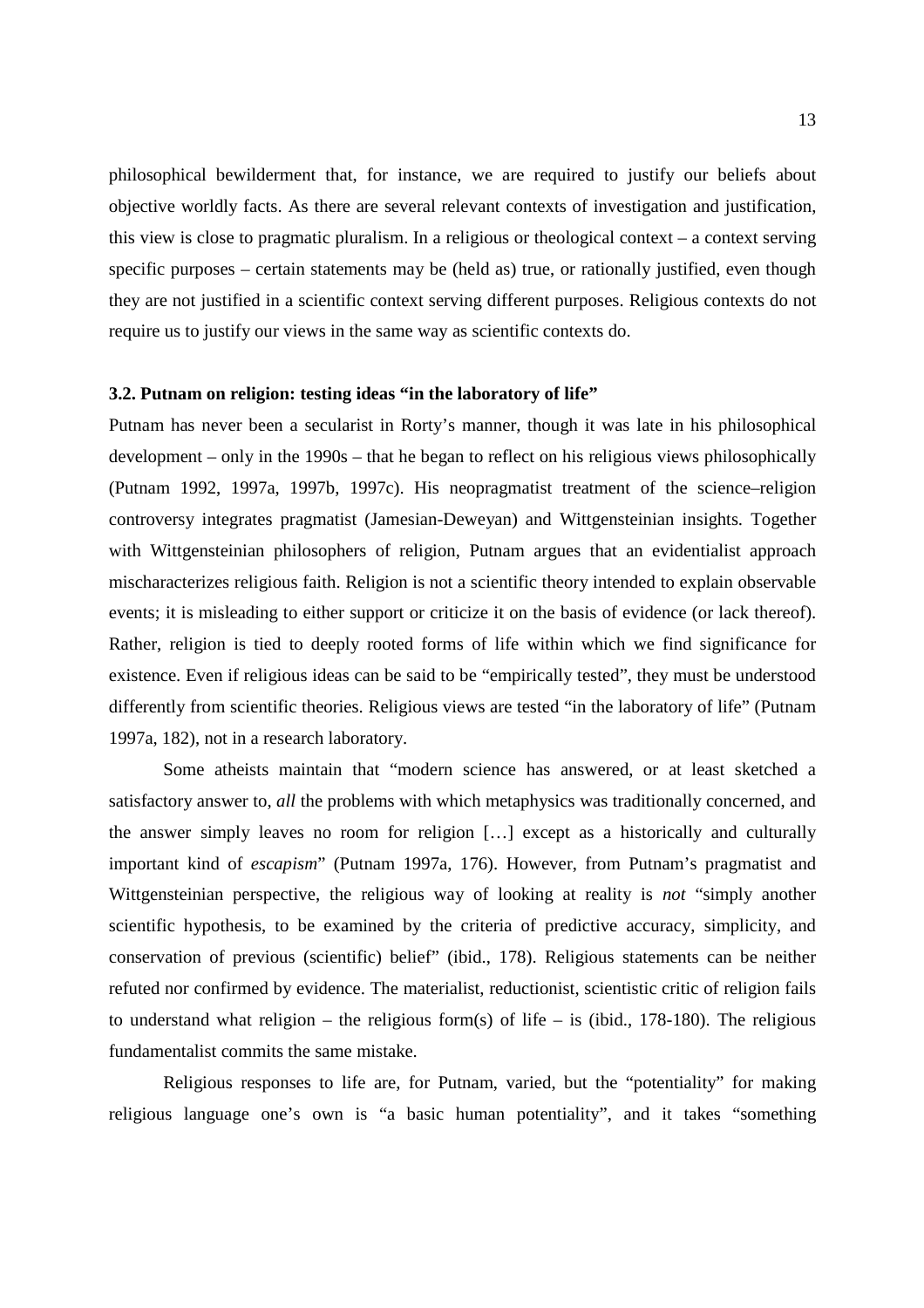experiential and not merely intellectual to awaken that possibility in a human being" (Putnam 1997c, 492). Religion should not be overintellectualized – as James argued a century earlier. Putnam, however, reserves a role for intellectual discussion of religion in a way different from Rorty's reduction of philosophy (of religion) to cultural politics. Putnam summarizes his account of how to philosophize about religion into three principles: (1) The Principle of Experiment: "Ideas must be tested in practice." (2) The Principle of Fallibilism: "No human being and no body of human opinion is infallible." (3) The Principle of Communication: "Truth is by its very nature public. Whatever your existential commitments may be, if you claim truth for them, you must be willing to discuss them." (Putnam 1997a, 182-183.) Following these principles is to be prepared to test religious views "in the laboratory of life". While Putnam is sympathetic to Wittgensteinianism, he attacks "pseudo-Wittgensteinian 'language game theologians'" for giving up the possibility of reasonably criticizing religious beliefs (Putnam 1997b, 419).

 How a rational critique of religion ought to be conducted on a pragmatic basis is, however, not obvious from Putnam's writings. There is an element of existentialism and even mysticism in his position. He draws inspiration from negative theology, particularly Maimonides (Putnam 1997b), and ultimately regards religious ways of life as individuals' deep personal commitments – resembling Rorty's privatized religion. Characteristically, Putnam (1992, 190- 196) finds James's perspective on religion superior to Dewey's, though – in contrast to Rorty. Yet, Putnam's mystical tendencies might also be compared to Dewey's notion of "natural piety", the awe we (may) feel when encountering the vast totality of nature and realizing our tiny role in its scheme of things.

 As another difference to Rorty, Putnam does consider religious ideas and commitments deep, profound, ultimately significant. "There simply is no uncommitted place to stand with respect to the religious dimensions of human life", he writes (Putnam 1997b, 408). Claiming to be "religious" is an "awesome responsibility" (Putnam 1997a, 185). The issue is existential in the sense of going deep into the very being of a human being: "*what it is to believe that God is personal and loves individuals depends on who one is all the way down and how one lives all the way down* (ibid., 184; original emphasis). How one uses the word "God" can only be explained with reference to who one deeply is, and how one leads one's personal life (Putnam 1997c, 498).

 The basic difference between the two leading neopragmatists' views seems to be that Rorty opposes (traditional) religious ideas, whereas Putnam is a "believer", a "practicing Jew".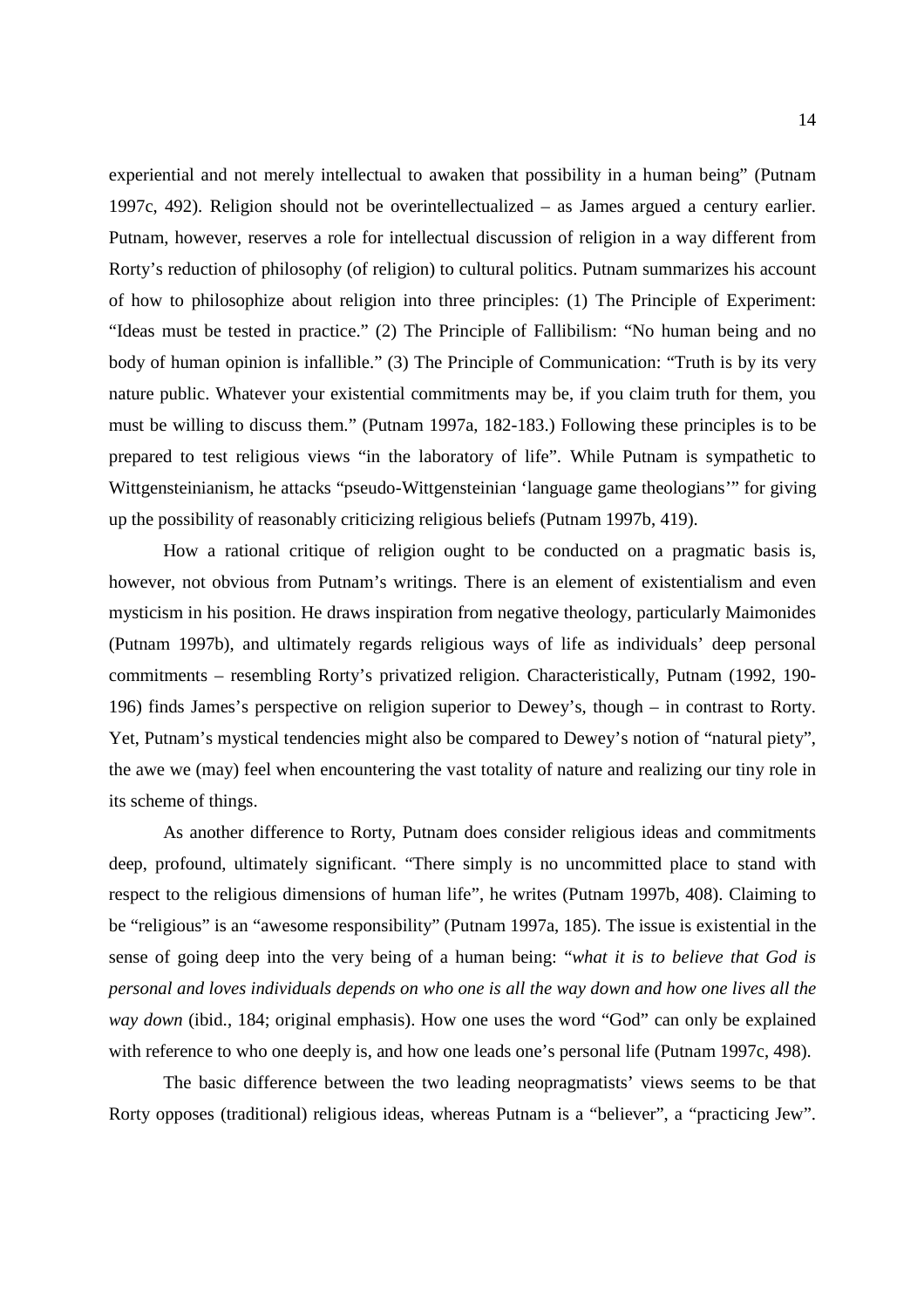He even finds religious significance, though no sound philosophical theorizing, in the traditional proofs of God's existence (ibid., 490). While in Rorty's case it is unclear whether, and how, the suggested cultural-political replacement of religious (e.g., Christian) vocabularies by secular ones could be normatively supported, in Putnam's case the problem of normative force is slightly different. The problem now is whether his respect for individual, personal ways of living religious lives leaves room for any public discussion of reasons for preferring one such (form of) life to another. Putnam may in the end arrive at religious mysticism replacing rational argumentation by blind faith. This is another way of losing normative force, quite different from Rorty's.

### **4. Concluding remarks on other neopragmatist philosophies of religion**

Notably, neopragmatism has over the past few decades spread from the United States, the homeland of pragmatism, to Europe and other countries. For example, Dirk-Martin Grube, a philosopher-theologian working in The Netherlands, has explored pragmatist themes in the philosophy of religion (Grube 2003), while Eberhard Herrmann, a theologian based in Sweden, has defends a "pragmatic realism" regarding religious belief indebted to Putnam (Herrmann 2003). Ulf Zackariasson (2002), in turn, has examined religion in the light of "pragmatic philosophical anthropology" (see also Zackariasson 2010). European scholarly communities such as the Central European Pragmatist Forum and the Nordic Pragmatism Network attract philosophers and other researchers working on the science–religion dialogue. Thus, while the leading neopragmatists have been American, inheriting and critically developing the essentially American tradition of pragmatism (albeit with its European, particularly Kantian and Hegelian, roots), this American way of thinking about religion is increasingly firmly established in Europe and elsewhere, too. The cultural contexts for the science–religion debate are, obviously, quite different in these different countries.

 Major Peirce and Dewey scholars have so far only insufficiently focused on the philosophy of religion, however. It has mostly been the task of Jamesian pragmatists to continue religiously relevant philosophizing within the pragmatist tradition (cf. Pihlström 2008). However, the bearing of Putnam's and Rorty's neopragmatisms on the philosophy of religion still needs to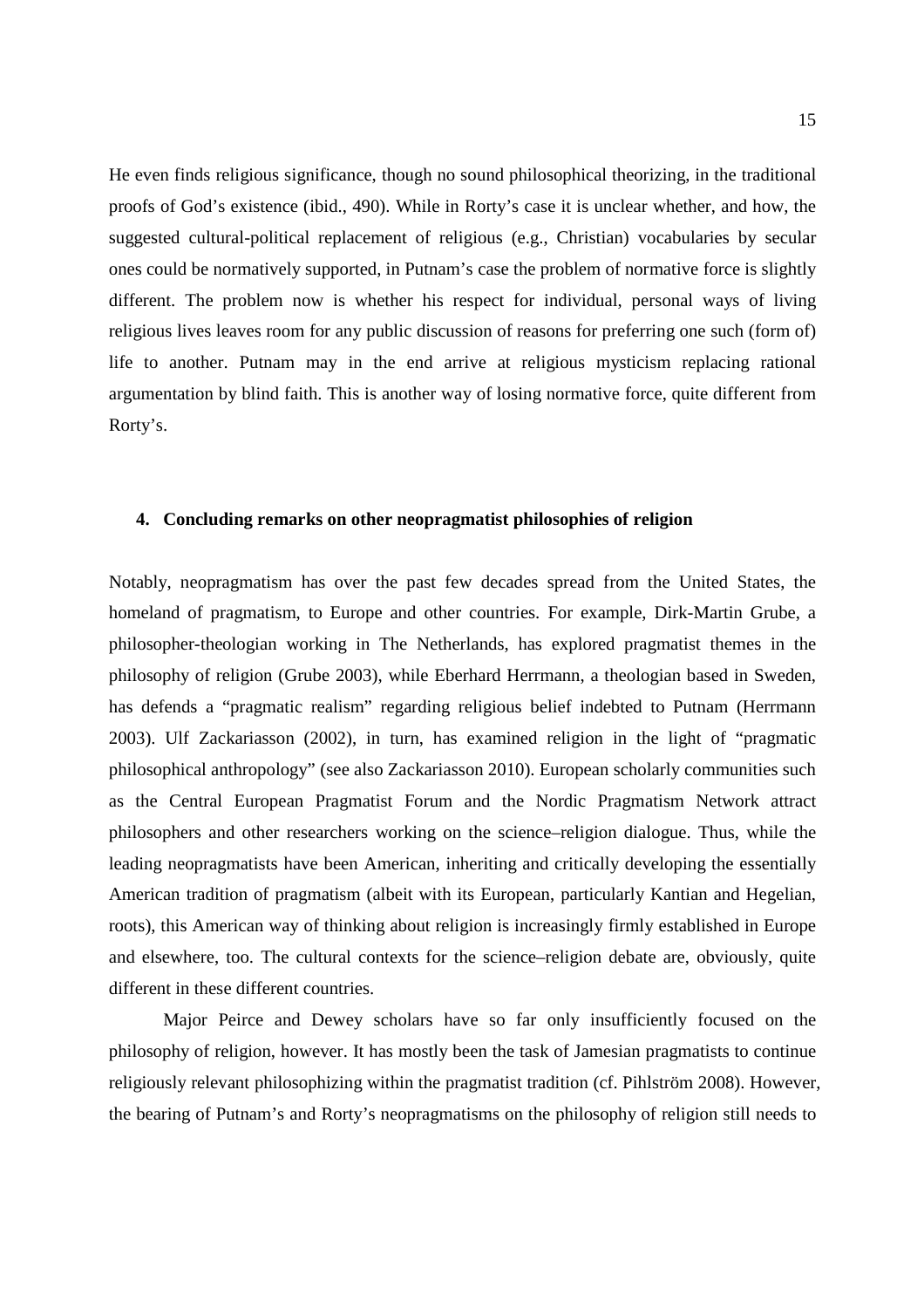be examined. The interpretation and appropriation of their positions in this regard has barely begun.

 Moreover, pragmatist philosophers of religion may, and should, work in close cooperation with other related currents, such as *religious naturalism* and *process philosophy* (including process theology). In some cases, it may be difficult to determine whether a particular thinker or position should be labeled "neopragmatist" or, say, "naturalist". Pragmatism is an open-ended tradition with flexible boundaries. It may be a sign of its vitality that it has been able to accommodate both religious and secular viewpoints, attracting thinkers from both camps. In this sense, Rorty's elaborations of neopragmatism, in philosophy of religion and elsewhere, are more than welcome, even though the pragmatist philosopher of religion definitely need not agree with his most problematic proposals, such as the sharp private–public dichotomy that seems rather unpragmatistic, against the background of Dewey's communally oriented philosophy of religion, in particular.

## **References**

Brandom, Robert B. (ed.) (2000), *Rorty and His Critics*, Malden, MA and Oxford: Blackwell.

- Cooke, Elizabeth F. (2006), *Peirce's Pragmatic Theory of Inquiry: Fallibilism and Indeterminacy*, London and New York: Continuum.
- Dewey, John (1934), *A Common Faith*, New Haven, CT and London: Yale University Press, 1991.
- Grube, Dirk-Martin (2003), "Refuting the Evidentialist Challenge to Religion: A Critique Inspired by William James", *Ars Disputandi*, http://www.arsdisputandi.org/index.html?http://www.arsdisputandi.org/publish/articles/0 00132/index.html.
- Herrmann, Eberhard (2003), "A Pragmatic Realist Philosophy of Religion", *Ars Disputandi,* http://www.arsdisputandi.org/index.html?http://www.arsdisputandi.org/publish/articles/0 00092/index.html.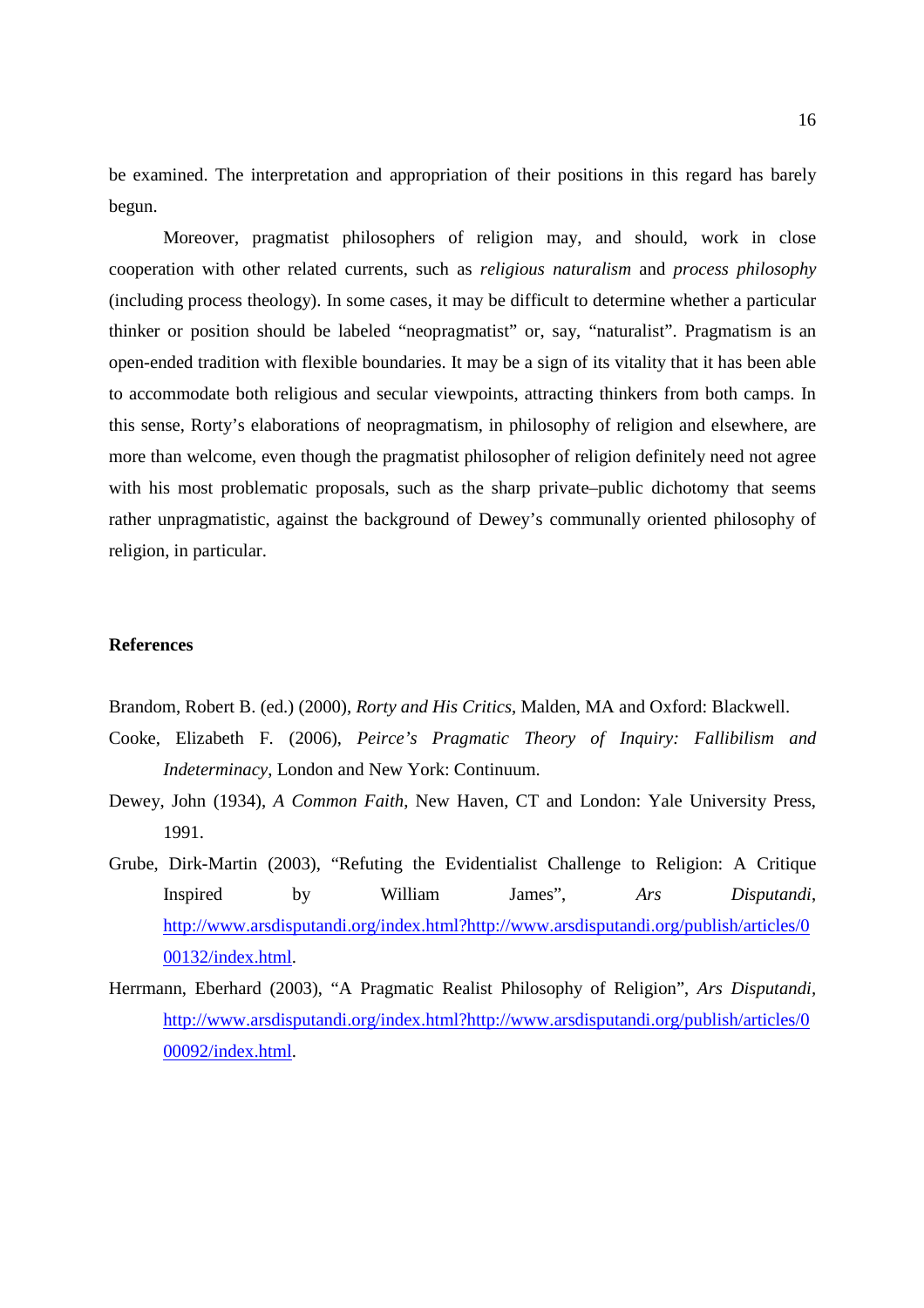- James, William (1907), *Pragmatism: A New Name for Some Old Ways of Thinking*, eds. Frederick H. Burkhardt, Fredson Bowers, and Ignas K. Skrupskelis, Cambridge, MA and London: Harvard University Press, 1975.
- Misak, Cheryl (ed.) (2007), *New Pragmatists*, Oxford: Oxford University Press.
- Pihlström, Sami (1996), *Structuring the World: The Issue of Realism and the Nature of Ontological Problems in Classical and Contemporary Pragmatism*, Acta Philosophica Fennica 59, Helsinki: The Philosophical Society of Finland.
- Pihlström, Sami (1999), "Hilary Putnam as a Religious Thinker", *Journal of Interdisciplinary Studies* 11, 39-61.
- Pihlström, Sami (2004), "Putnam and Rorty on Their Pragmatist Heritage: Re-reading James and Dewey", in Elias L. Khalil (ed.), *Dewey, Pragmatism, and Economic Methodology*, London and New York: Routledge.
- Pihlström, Sami (2008), *"The Trail of the Human Serpent Is over Everything": Jamesian Perspectives on Mind, World, and Religion*, Lanham, MD: University Press of America (Rowman & Littlefield Publishing Group).
- Pihlström, Sami (2010), "Dewey and Pragmatic Religious Naturalism", forthcoming in Molly M. Cochran (ed.), *The Cambridge Companion to Dewey*, Cambridge: Cambridge University Press.
- Putnam, Hilary (1981), *Reason, Truth and History*, Cambridge: Cambridge University Press.
- Putnam, Hilary (1990), *Realism with a Human Face*, ed. James Conant, Cambridge, MA and London: Harvard University Press.
- Putnam, Hilary (1992), *Renewing Philosophy*, Cambridge, MA and London: Harvard University Press.
- Putnam, Hilary (1994), *Words and Life*, ed. James Conant, Cambridge, MA and London: Harvard University Press.
- Putnam, Hilary (1997a), "God and the Philosophers", in Peter A. French *et al*. (eds.), *Philosophy of Religion*, Midwest Studies in Philosophy 21, Minneapolis: Minnesota University Press.
- Putnam, Hilary (1997b), "On Negative Theology", *Faith and Philosophy* 14, 407-422.
- Putnam, Hilary (1997c), "Thoughts Addressed to an Analytical Thomist", *The Monist* 80, 487-499.
- Putnam, Hilary (2002), *The Collapse of the Fact/Value Dichotomy and Other Essays*, Cambridge, MA and London: Harvard University Press.